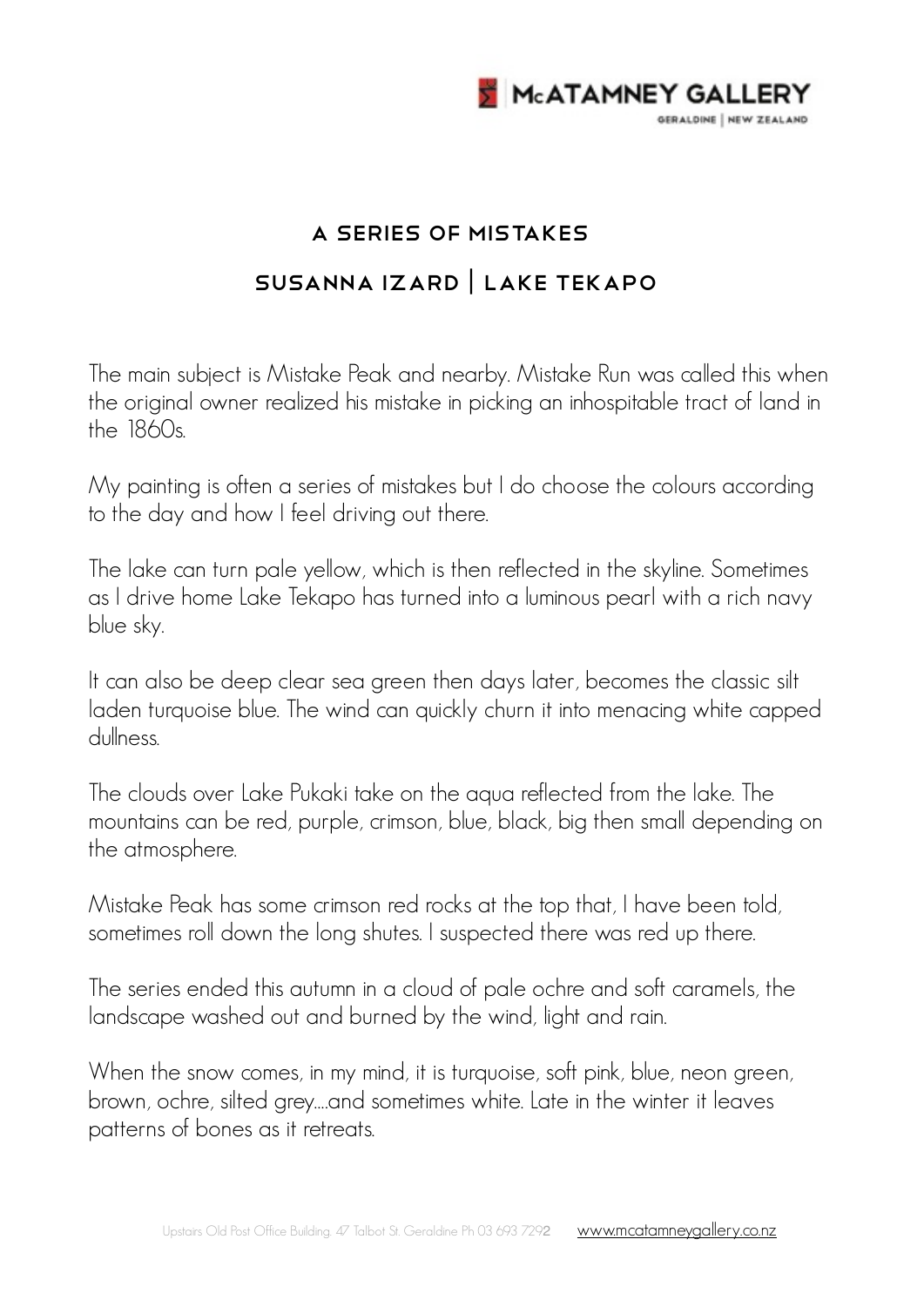

10 years ago, I spent 2 weeks as a hut warden at the Mueller Hut near Aoraki Mt Cook and this is where my interest in painting the mountains and high country evolved.

I mainly paint outside and enjoy the freedom and physicality of it. The changing light and shade during the day gives vitality to the work.

I usually make notes and draw the landscape in my book before I paint. I complete about 3/4 of a painting outside.

Some are fully completed outside if the weather is ok and I'm not too flustered.

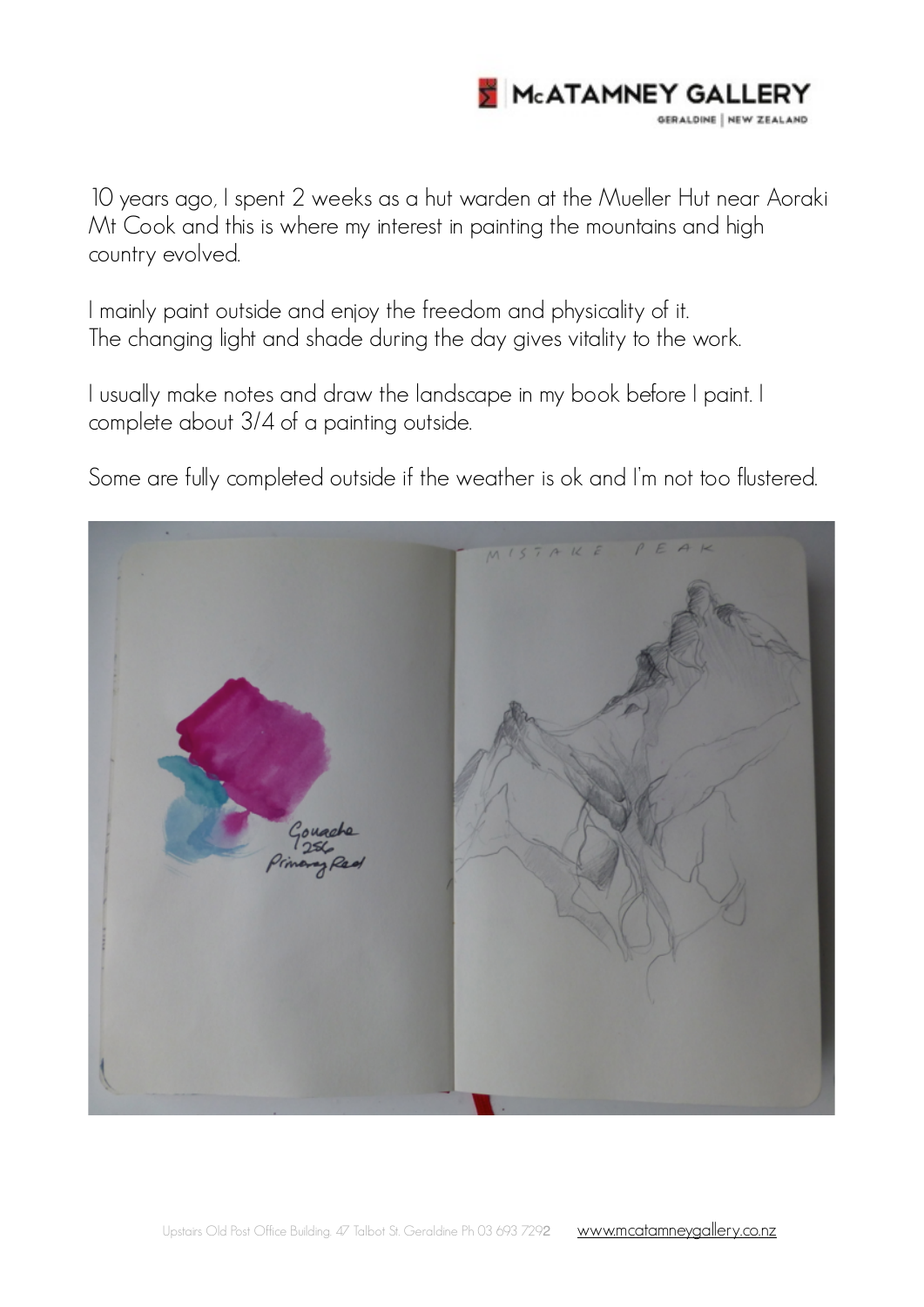

Apart from other artists, I think I may be the only living thing staying still in the massive landscape, I see everything during my hours of painting and through my binoculars.

This photo is taken on my iPhone turned on to "selfie" and is of some tourists playing sneak up Granny. Moving closer when I painted, stopping when I stopped!

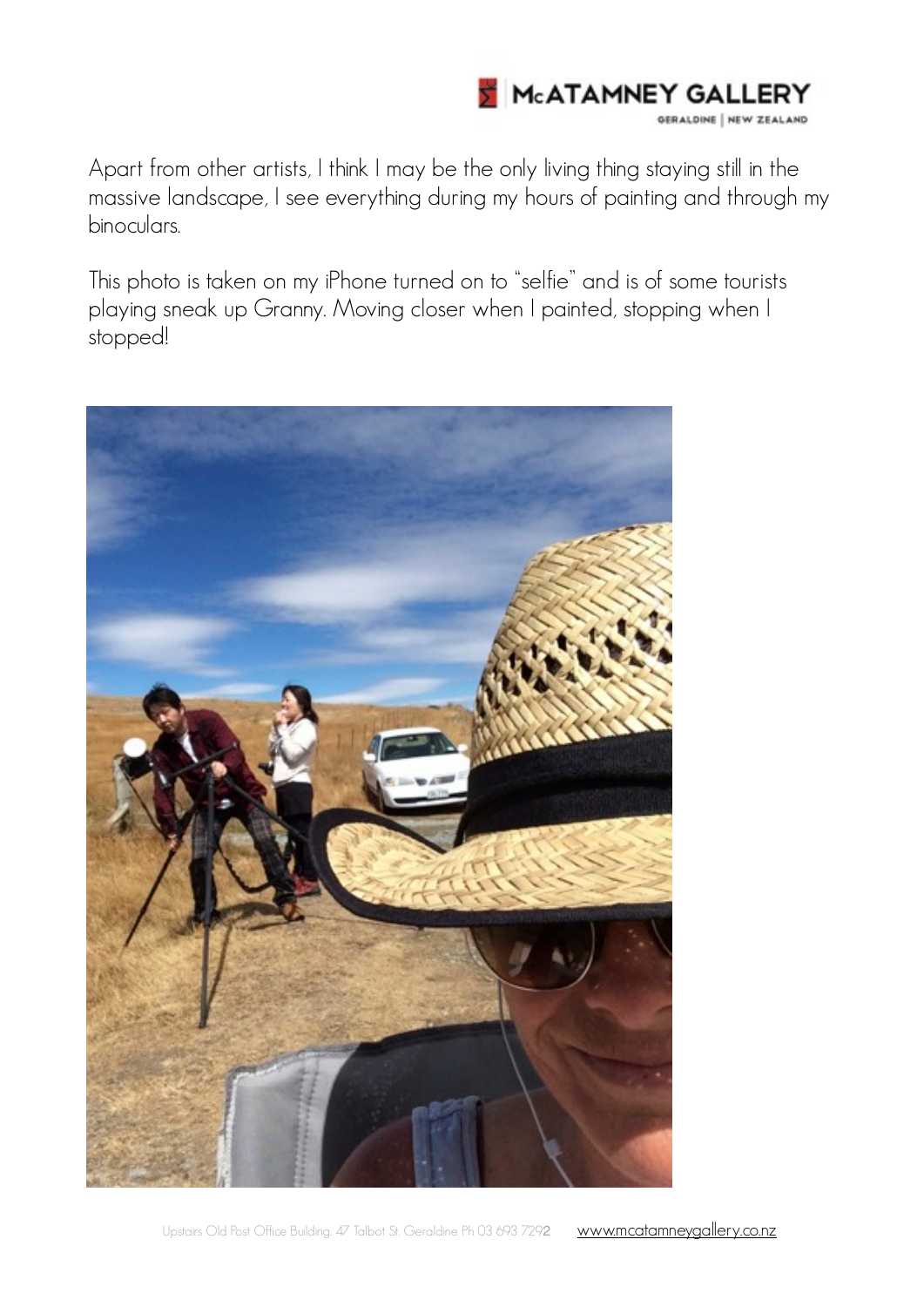

I am visited by bugs, birds, animals and various people. Some interesting and some irritating.



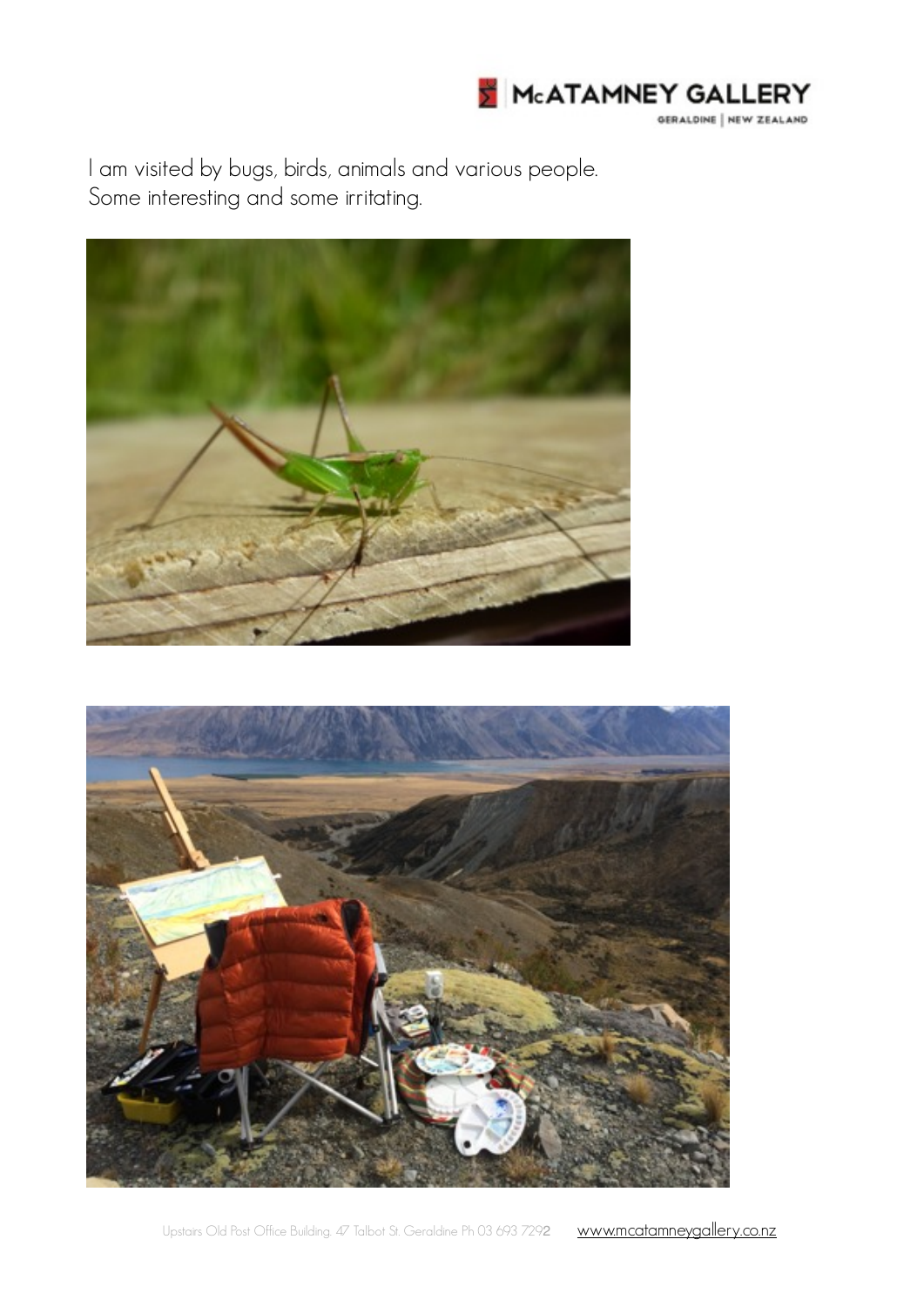



A nanny Tahr came down from Forks Stream Valley to look at my painting. Hawks were circling and the military were sneaking round the hills.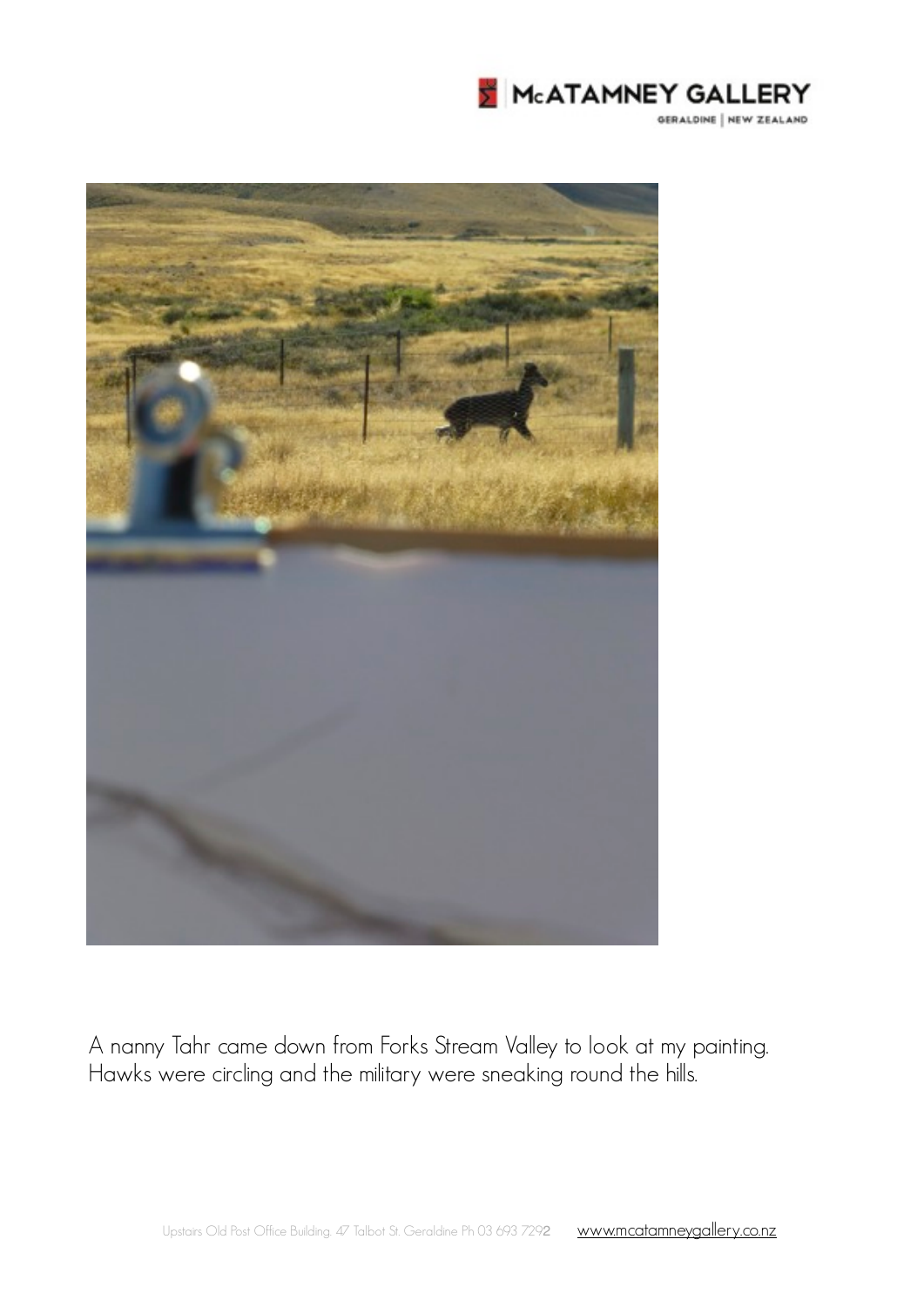

Lines have always featured in my art, my work a blurring between painting a drawing and drawing with paint. ….a fine line between painting and drawing. I like light, colour, and land forms wrenched into shapes by New Zealands violent nature.

I travel with contour maps, lines and more lines, fault lines, time lines. Lines on my face, lines on peoples faces, lines on mountain faces.

MISTARE FROM BALMORAL The sounds of live five new Balmoral - ma than just Tomation pointing forward Just spelled brown texts 1 Warena Concey Elgar - Nimbo